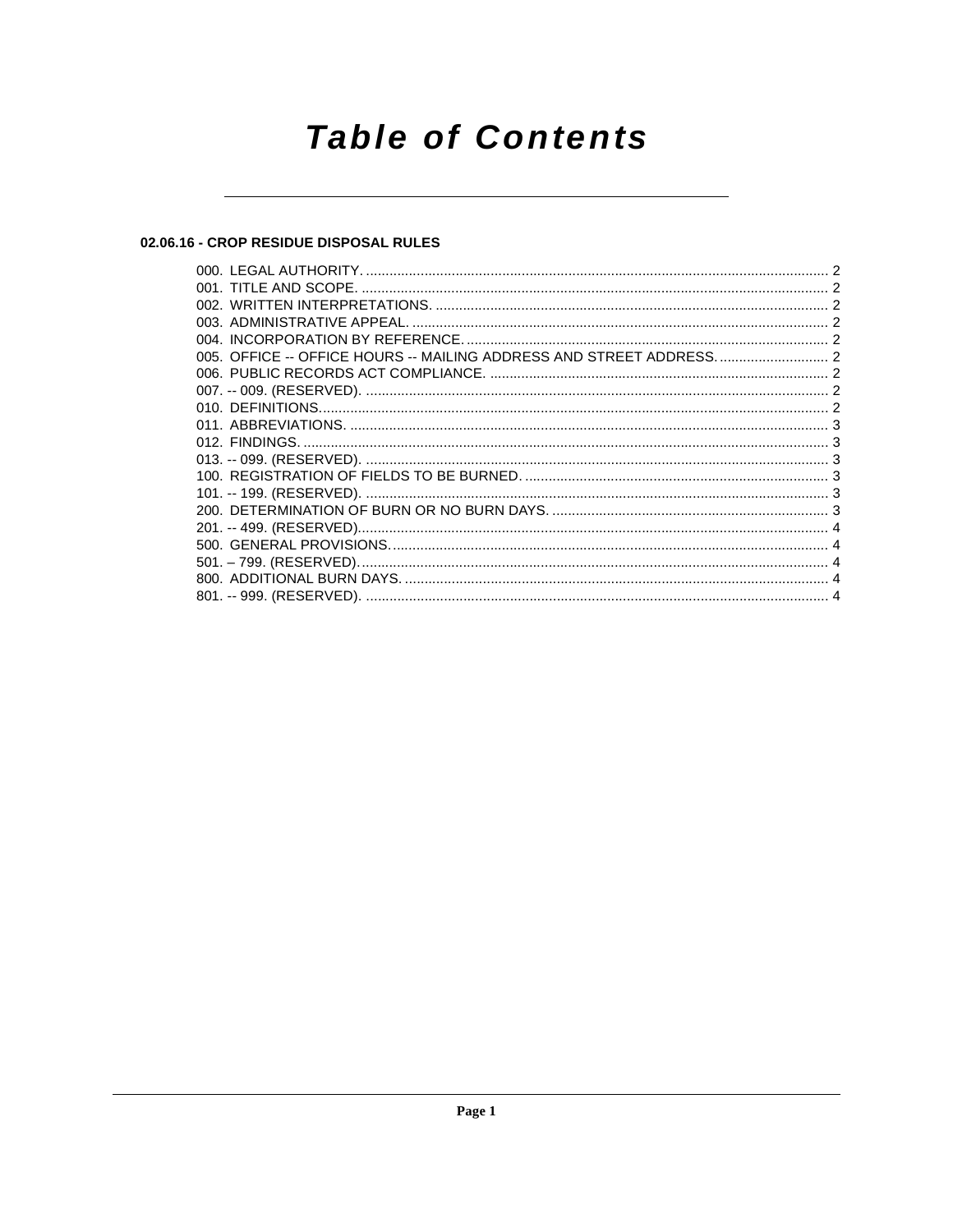#### **IDAPA 02 TITLE 06 CHAPTER 16**

## **02.06.16 - CROP RESIDUE DISPOSAL RULES**

<span id="page-1-2"></span><span id="page-1-1"></span><span id="page-1-0"></span>

| 000. |                  | <b>LEGAL AUTHORITY.</b><br>This Chapter is adopted under the legal authority of Section 22-4801, Idaho Code.                                                                                                                         | $(5-3-03)$ |  |  |
|------|------------------|--------------------------------------------------------------------------------------------------------------------------------------------------------------------------------------------------------------------------------------|------------|--|--|
| 001. | TITLE AND SCOPE. |                                                                                                                                                                                                                                      |            |  |  |
|      | 01.              | <b>Title.</b> The title of this chapter is IDAPA 02.06.16, "Crop Residue Disposal Rules".                                                                                                                                            | $(5-3-03)$ |  |  |
|      | 02.              | <b>Scope.</b> These rules provide procedures for:                                                                                                                                                                                    | $(5-3-03)$ |  |  |
|      | a.               | Disposing of crop residue through burning;                                                                                                                                                                                           | $(5-3-03)$ |  |  |
|      | b.               | Determination of burn or no burn days;                                                                                                                                                                                               | $(5-3-03)$ |  |  |
|      | c.               | The registration of fields to be burned;                                                                                                                                                                                             | $(5-3-03)$ |  |  |
|      | d.               | Crop residue burning time frame; and                                                                                                                                                                                                 | $(5-3-03)$ |  |  |
|      | е.               | Authority for the director to declare additional burn days.                                                                                                                                                                          | $(5-3-03)$ |  |  |
| 002. |                  | <b>WRITTEN INTERPRETATIONS.</b><br>There are no written interpretations of these rules.                                                                                                                                              | $(5-3-03)$ |  |  |
| 003. |                  | <b>ADMINISTRATIVE APPEAL.</b><br>There is no provision for administrative appeal before the Idaho State Department of Agriculture under this chapter.<br>Hearing and appeal rights are pursuant to Title 67, Chapter 52, Idaho Code. | $(5-3-03)$ |  |  |
| 004. |                  | <b>INCORPORATION BY REFERENCE.</b><br>IDAPA 02.06.16 does not incorporate any material by reference.                                                                                                                                 | $(5-3-03)$ |  |  |
| 005. |                  | <b>OFFICE -- OFFICE HOURS -- MAILING ADDRESS AND STREET ADDRESS.</b>                                                                                                                                                                 |            |  |  |
|      | 01.              | <b>Office Hours</b> . Office hours are 8 a.m. to 5 p.m., Mountain Time, Monday through Friday, except<br>holidays designated by the state of Idaho.                                                                                  | $(5-3-03)$ |  |  |

<span id="page-1-6"></span><span id="page-1-5"></span><span id="page-1-4"></span><span id="page-1-3"></span>**02. Mailing Address.** The mailing address for the central office is Idaho State Department of Agriculture, P.O. Box 790, Boise, Idaho 83701. (5-3-03)

**03.** Street Address. The central office of the Idaho State Department of Agriculture is located at 2270 tentiary Road, Boise, Idaho 83712. (5-3-03) Old Penitentiary Road, Boise, Idaho 83712.

## <span id="page-1-7"></span>**006. PUBLIC RECORDS ACT COMPLIANCE.**

These rules are public records available for inspection and copying at the department. (5-3-03)

## <span id="page-1-8"></span>**007. -- 009. (RESERVED).**

## <span id="page-1-10"></span><span id="page-1-9"></span>**010. DEFINITIONS.**

The Idaho State Department of Agriculture adopts the definitions set forth in Section 22-4802, Idaho Code. In addition, as used in this chapter a burn day will be defined as a period of time when meteorological conditions are conducive to adequate smoke dispersion and when the burning of crop residue would not likely exceed National Ambient Air Quality Standards. (5-3-03) Ambient Air Quality Standards.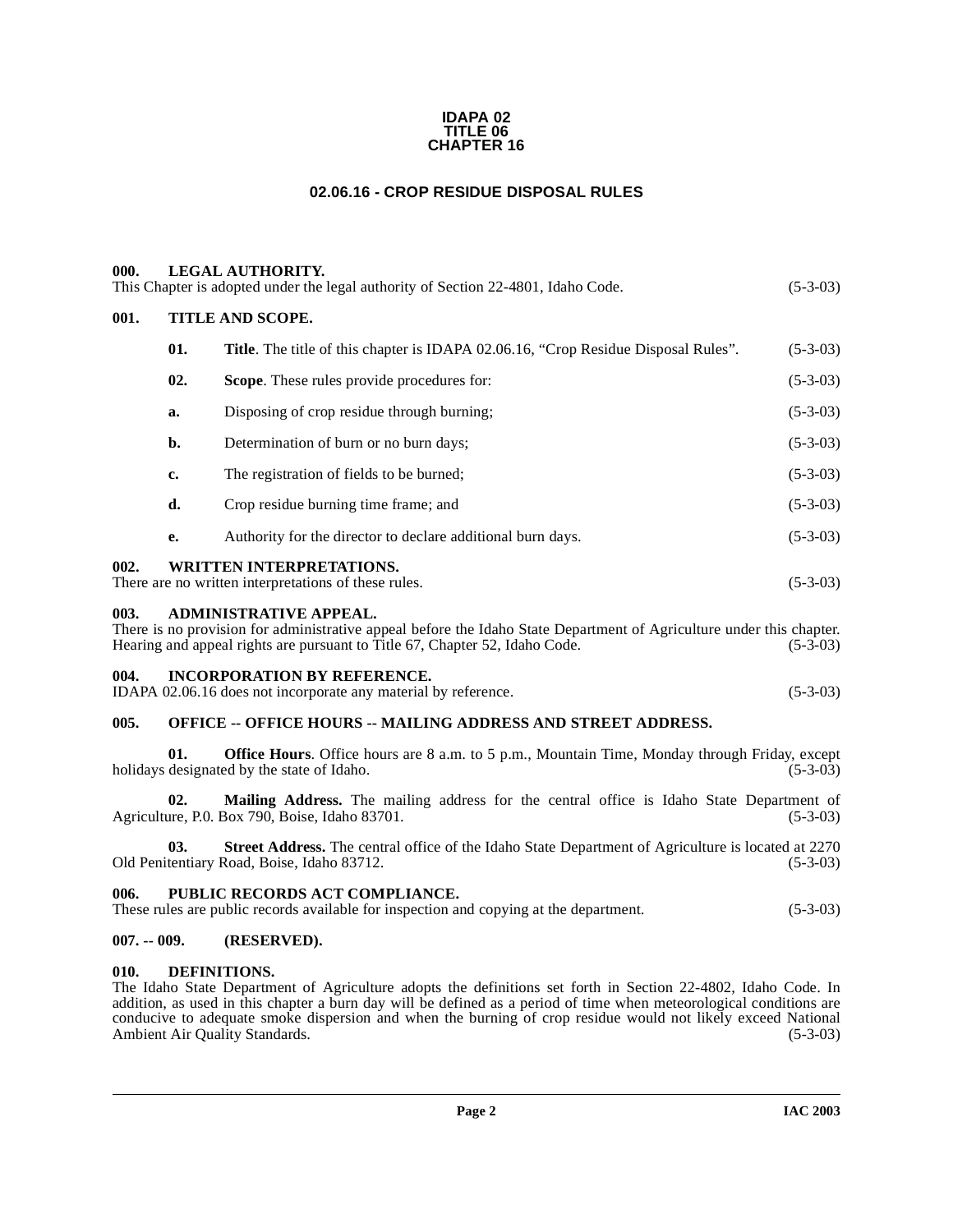## <span id="page-2-0"></span>**011. ABBREVIATIONS.**

<span id="page-2-6"></span>

| 01. | <b>IACSGA.</b> Idaho Alfalfa and Clover Seed Growers Association. | $(5-3-03)$ |
|-----|-------------------------------------------------------------------|------------|
| 02. | <b>IDEQ.</b> Idaho Department of Environmental Quality.           | $(5-3-03)$ |
| 03. | <b>IEOSA</b> . Idaho Eastern Oregon Seed Association.             | $(5-3-03)$ |
| 04. | IGP. Idaho Grain Producers.                                       | $(5-3-03)$ |
| 05. | <b>IMGA.</b> Idaho Mint Growers Association.                      | $(5-3-03)$ |
| 06. | <b>ISDA.</b> Idaho State Department of Agriculture.               | $(5-3-03)$ |
| 07. | <b>NAAQS</b> . National Ambient Air Quality Standards.            | $(5-3-03)$ |
| 08. | <b>NIFA.</b> North Idaho Farmers' Association.                    | $(5-3-03)$ |
| 09. | <b>NPGGA.</b> Nez Perce Prairie Grass Growers Association.        | $(5-3-03)$ |
| 10. | <b>USEPA.</b> United States Environmental Protection Agency.      | $(5-3-03)$ |

#### <span id="page-2-1"></span>**012. FINDINGS.**

NIFA, NPGGA, IGP, IMGA, IEOSA and IASGA have asked the ISDA and IDEQ to address the issue of crop residue disposal and smoke management. Idaho growers may lose fire as an essential tool in their best management practices if these rules are not adopted. The adoption of IDAPA 02.06.16, "Crop Residue Disposal Rules," will allow Idaho farmers to maintain the essential tool of fire, while minimizing the impact on the citizens of Idaho of smoke generated by crop residue burning.

#### <span id="page-2-2"></span>**013. -- 099. (RESERVED).**

#### <span id="page-2-13"></span><span id="page-2-3"></span>**100. REGISTRATION OF FIELDS TO BE BURNED.**

<span id="page-2-10"></span>**01.** Field Registration. All persons in Idaho except in Benewah and Kootenai Counties shall register d to be burned with ISDA prior to burning crop residue. (5-3-03) each field to be burned with ISDA prior to burning crop residue.

<span id="page-2-12"></span>**02. Registration Forms**. Approved forms for registering fields may be obtained from offices of ISDA, IDEQ, County Extension Educators or Soil Conservation District offices. A single form is required for each person, however, more than one (1) field may be listed on a single form. County, township, range, and section for each field registered must be included on the registration form. Completed forms shall include permit numbers for any burning<br>permits issued by county, state, or federal agencies, or local fire protection authorities. (5-3-03) permits issued by county, state, or federal agencies, or local fire protection authorities.

<span id="page-2-11"></span>**03. Perennial Crops**. It is not necessary to re-register annually each field of perennial crops to be burned after the initial registration. It shall be the responsibility of the grower to notify the ISDA when a field of perennial crop is taken out of production. (5-3-03) perennial crop is taken out of production.

#### <span id="page-2-4"></span>**101. -- 199. (RESERVED).**

## <span id="page-2-9"></span><span id="page-2-5"></span>**200. DETERMINATION OF BURN OR NO BURN DAYS.**

<span id="page-2-8"></span>**01. Designation Of Burn Days**. The director or his designee shall designate for a given county burn or no burn days. (5-3-03)

**02. Daily Postings On Website**. The department shall post daily on their website whether a given day or no burn day. (5-3-03) is a burn or no burn day.

<span id="page-2-14"></span><span id="page-2-7"></span>**03. Time And Acres To Burn**. The hours that burning shall be permitted, and the number of acres to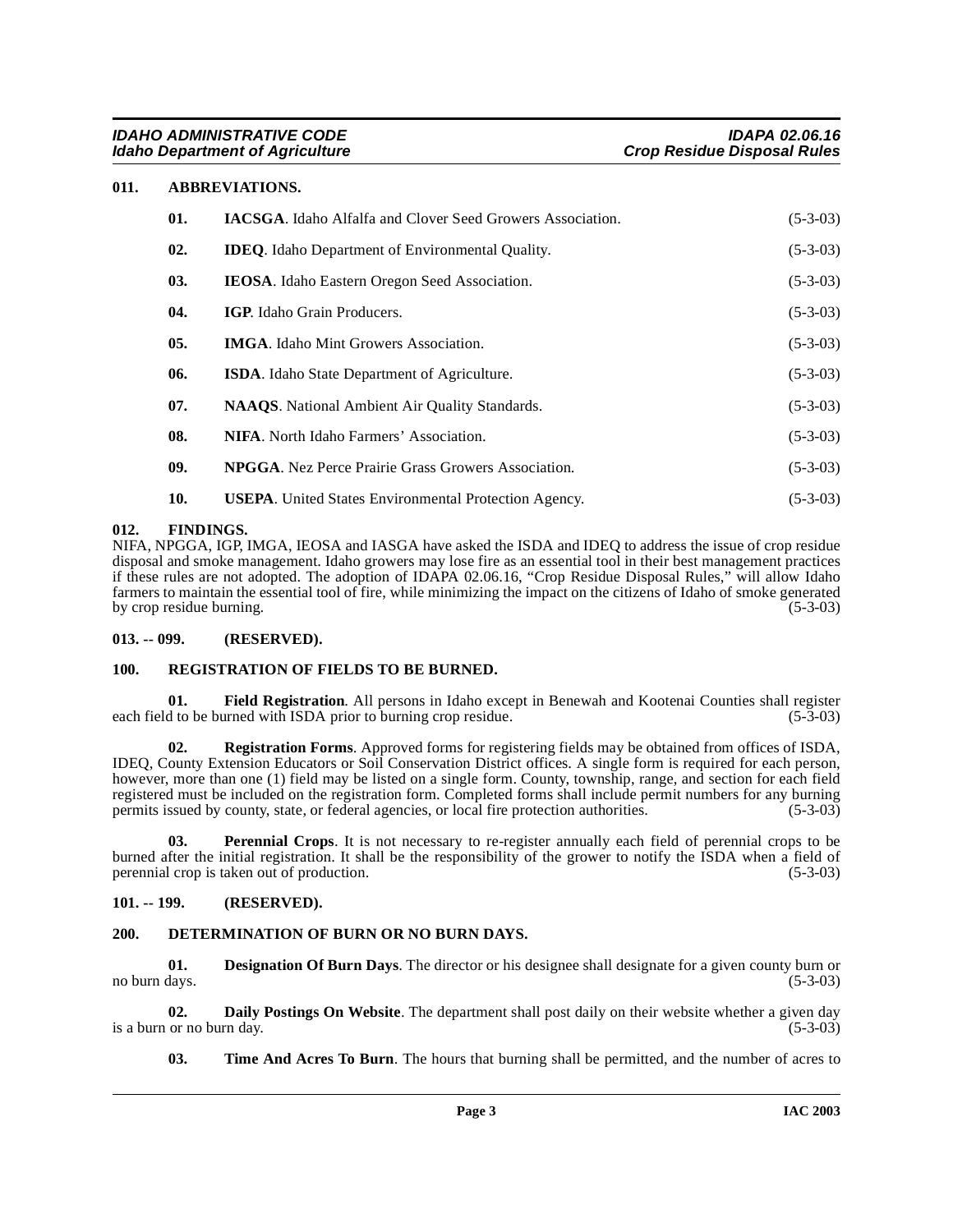### **IDAHO ADMINISTRATIVE CODE IDAPA 02.06.16 Idaho Department of Agriculture**

be burned for a given county shall be based on local meteorological conditions and/or a test burn. (5-3-03)

<span id="page-3-15"></span>**04. Toll Free Number**. The department shall make available a toll free number to receive requests for information, requests for approval to burn crop residue, and will include an updated message designating a burn or no burn day in a given county. (5-3-03)

## <span id="page-3-0"></span>**201. -- 499. (RESERVED).**

## <span id="page-3-13"></span><span id="page-3-1"></span>**500. GENERAL PROVISIONS.**

All persons in Idaho intending to dispose of crop residue through burning shall abide by the following provisions:

 $(5-3-03)$ 

<span id="page-3-12"></span>**01. Exceedence Of NAAQS**. All persons planning to burn crop residue in Idaho shall not burn if the NAAQS have been reached, are predicted to reach, and persist at a level that would result in an exceedence of  $NAAGS.$  (5-3-03)

<span id="page-3-10"></span>**02. Cessation Of Burning**. In conjunction with IDEQ rules, IDAPA 58.01.01, "Rules for the Control of Air Pollution in Idaho," Section 556, no new fires shall be ignited when particulate matter levels reach eighty percent (80%) of the one (1) hour action criteria for particulate matter of two and one-half (2.5) microns or less, and are predicted to remain above those levels. (5-3-03)

<span id="page-3-9"></span>**03. Burning Prohibitions**. Burning of crop residue shall not be conducted on weekends or federal or (5-3-03) state holidays.

<span id="page-3-11"></span>**04. Designated Burn Day**. Burning of crop residue shall not be conducted unless the department has designated that day a burn day. (5-3-03)

<span id="page-3-14"></span>**05.** Location Of Field Burning. Disposal of crop residue through burning shall be conducted in the ree it was generated. (5-3-03) field where it was generated.

<span id="page-3-16"></span>**06. Training Session**. All persons intending to burn crop residue shall attend a crop residue burning training session provided by ISDA, and shall attend a crop residue disposal refresher training session every five (5) years.  $years.$  (5-3-03)

<span id="page-3-7"></span>**07.** Air Stagnation Advisory. All field burning shall be prohibited during an IDEQ air stagnation advisory. (5-3-03) advisory. (5-3-03)

**Reporting To ISDA**. All persons burning crop residue in Idaho shall first obtain approval to burn prior to field ignition. All persons burning crop residue shall also report to ISDA the date burning was conducted and the number of acres burned. (5-3-03) the number of acres burned.

<span id="page-3-8"></span>**09. Burning Of Fields Adjacent To Roads**. Burning of fields adjacent to roads and highways shall be approved on a case-by-case basis taking into account the time of day, field size and wind direction. (5-3-03)

<span id="page-3-6"></span>**10. Additional Burning Permits**. All persons intending to burn crop residue shall obtain any additional applicable permits from federal, state or local fire control authorities prior to receiving ISDA approval to burn crop residue. (5-3-03)

## <span id="page-3-2"></span>**501. – 799. (RESERVED).**

## <span id="page-3-5"></span><span id="page-3-3"></span>**800. ADDITIONAL BURN DAYS.**

The director may declare additional burn days under special situations provided the burning of crop residue would not result in an exceedence of NAAQS. (5-3-03)

## <span id="page-3-4"></span>**801. -- 999. (RESERVED).**